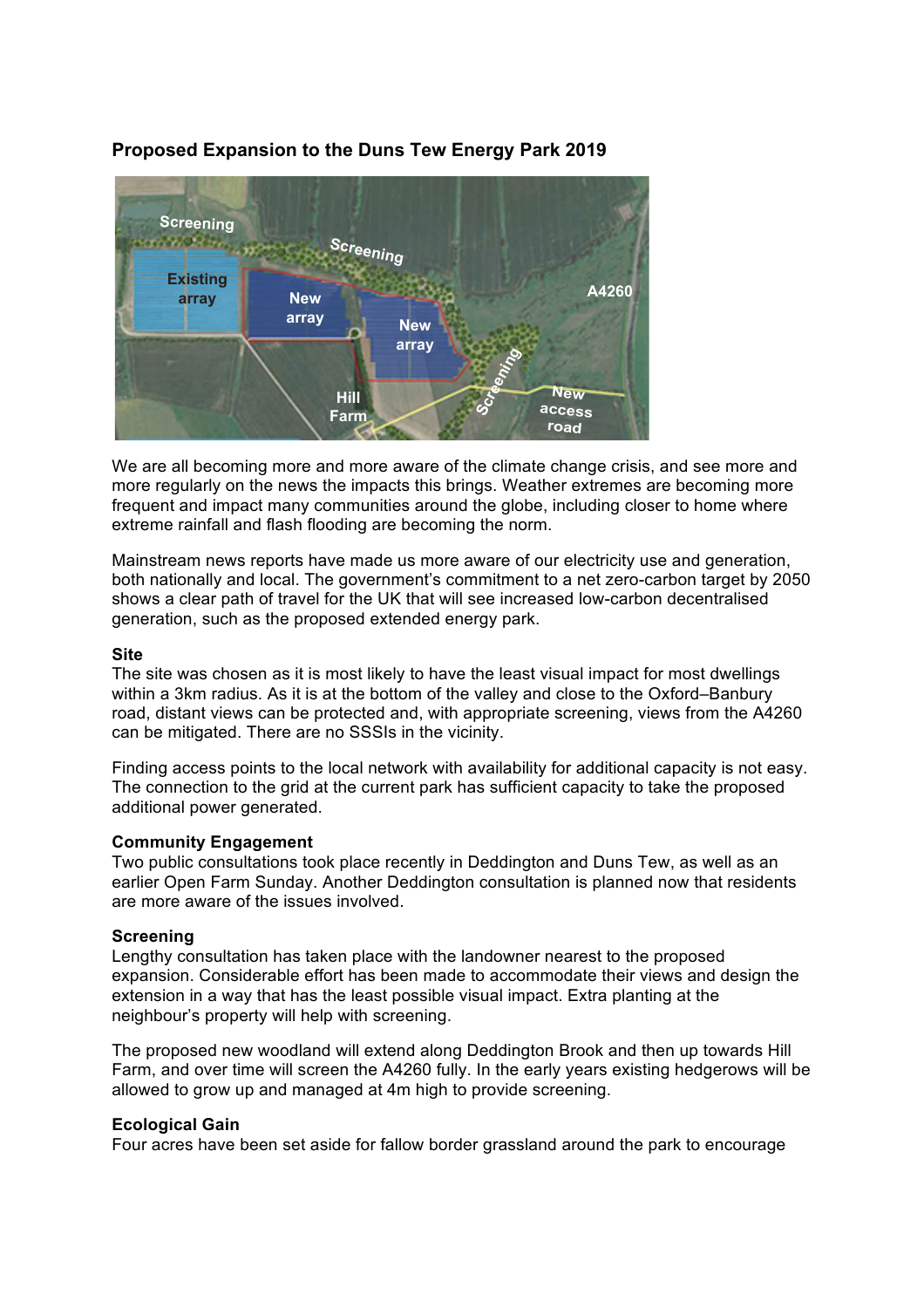native plant species, and support habitats for wildflowers, insects, ground-nesting birds, bees and other pollinators.

Eleven acres of new wet woodland along Deddington Brook will create a new wildlife corridor between new and existing local woodland. This will also contribute to carbon reduction.

The park will be protected by deer fencing and grazed by sheep, and bees will also be kept within the solar array. Gaps in existing native hedgerows will be filled and replanted where necessary.

### **Construction Management**

The proposed access is from the A4260 about 1.1km north of the North Aston turn. Temporary signage will be installed on the A4260 to route construction traffic to the new access road. Drivers will be advised there is no access via North Aston Road or Middle Barton Road.

### **Key Components**

9MW solar farm, creating 10,790 MWh electricity per annum, powering 2,850 homes with renewable electricity.

37 acres within agriculturally fenced boundary.

27,188 south-facing PV panels, 2.2m high and 0.8m above the ground, allowing sheep to graze around.

The park substation already in situ is owned by Scottish and Southern Electricity (SSE) the local District Network Operator (DNO), so no further significant infrastructure work is required to connect the new solar park, and no new substation.

The project has the potential for battery storage, as the park also has a large incoming power connection. Batteries could be used for storing power when there is too much on the local network, helping provide local grid stability and rapid response to fluctuations in local demand.

This is the next step in renewable power generation where local power can be generated, stored and distributed locally, lowering energy costs and providing a more stable energy network.

The park is monitored 24/7 via infra-red cctv cameras.

#### **Decommissioning**

The energy park is seeking permission to generate power for 40 years. Once the solar farm stops operating it will be decommissioned, and module, plant and equipment removed for recycling and the land returned to mixed agricultural use.

#### **Planning**

A planning application will be submitted this autumn and, if granted, construction will begin early spring 2020.

# **National and Local Importance**

The UK has set an ambitious target to reach carbon zero by 2050 to help reverse climate change and protect our planet for future generations. Increasing solar energy generation at Duns Tew will contribute to the long-term national commitment to end reliance on fossil fuels and develop alternative, sustainable sources of energy.